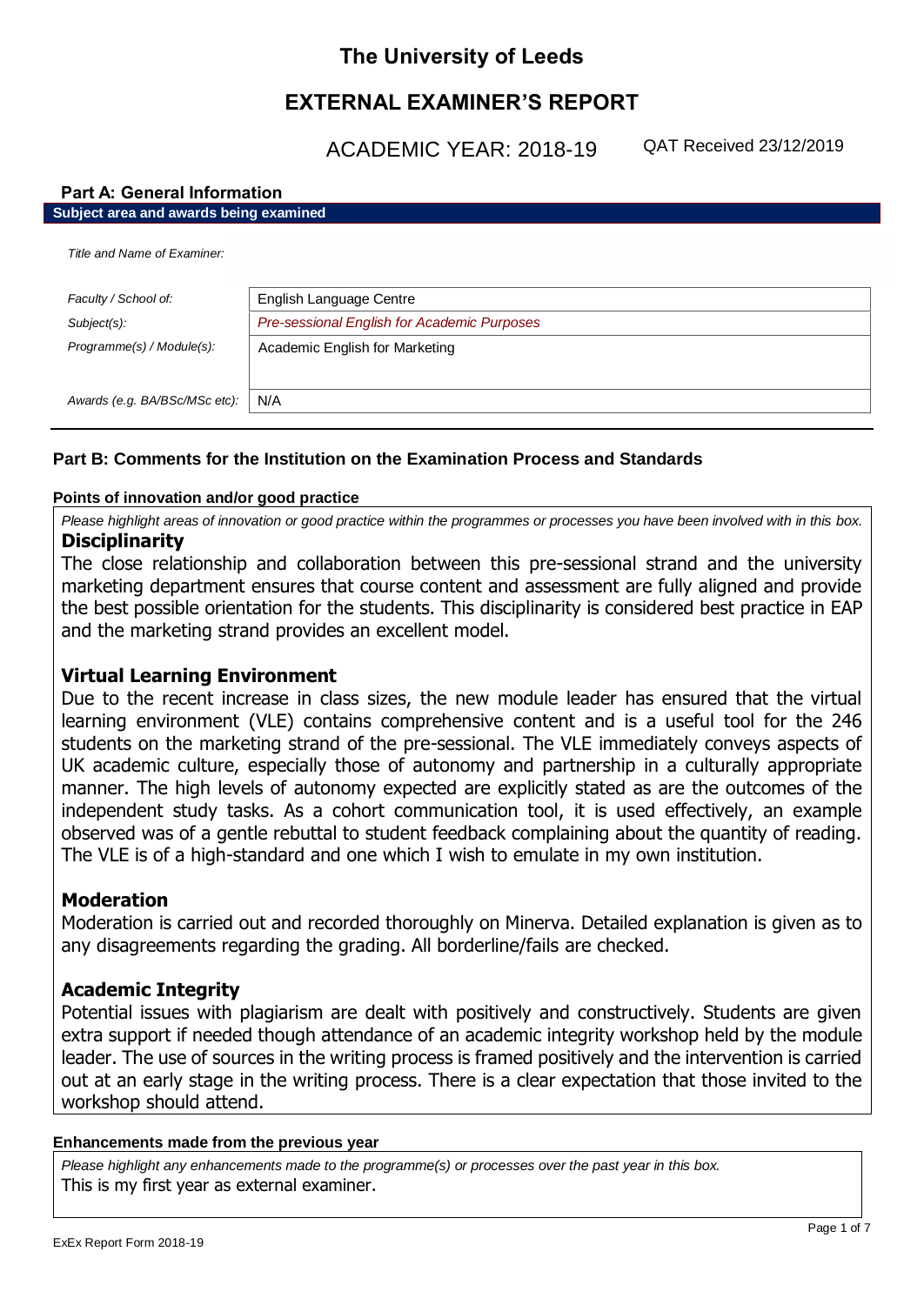### **Matters for Urgent Attention**

*If there are any areas which you think require urgent attention before the programme is offered again please note them in this box*

None currently

### *For Examiners in the first year of appointment only*

| Were you provided with an External Examiner Handbook?                                                         |  |
|---------------------------------------------------------------------------------------------------------------|--|
| Were you provided with copies of previous External Examiners' reports and the School's<br>responses to these? |  |
| Were you provided with a External Examiner Mentor?                                                            |  |

### *For Examiners completing their term of appointment only*

| -4. | Have you observed improvements in the programme(s) over the period of your appointment?            | Y/N |
|-----|----------------------------------------------------------------------------------------------------|-----|
| -5. | Has the school responded to comments and recommendations you have made?                            | Y/N |
| 6.  | Where recommendations have not been implemented, did the school provide clear reasons for<br>this? | Y/N |
|     | Have you acted as an External Examiner Mentor?                                                     | Y/N |

*Please comment on your experience of the programme(s) over the period of your appointment, remarking in particular on changes from year to year and the progressive development and enhancement of the learning and teaching provision, on standards achieved, on marking and assessment and the procedures of the School*

### **Standards**

| 8.  | Is the overall programme structure coherent and appropriate for the level of study?                |             |
|-----|----------------------------------------------------------------------------------------------------|-------------|
| 9.  | Does the programme structure allow the programme aims and intended learning outcomes to be<br>met? | $\check{ }$ |
| 10. | Are the programme aims and intended learning outcomes commensurate with the level of award?        |             |
| 11. | Did the Aims and ILOs meet the expectations of the national subject benchmark (where relevant)?    |             |
| 12. | Is the programme(s) comparable with similar programmes at other institutions?                      |             |

*Please use this box to explain your overall impression of the programme structure, design, aims and intended learning outcomes.*

The programme is designed to provide students with the academic language and literacy skills so that they may be suitably prepared for post-graduate marketing study. There are appropriate learning outcomes that ensure that students engage fully with the reading process in order to complete assignments. There is a range of assessment types that are well-planned, support is scaffolded and students are provided with feedback at appropriate times during the writing process.

I can confirm that that this programme compares well with similar programmes at my institution.

13. Is the influence of research on the curriculum and learning and teaching clear?

*Please explain how this is/could be achieved (examples might include: curriculum design informed by current research in the subject; practice informed by research; students undertaking research)*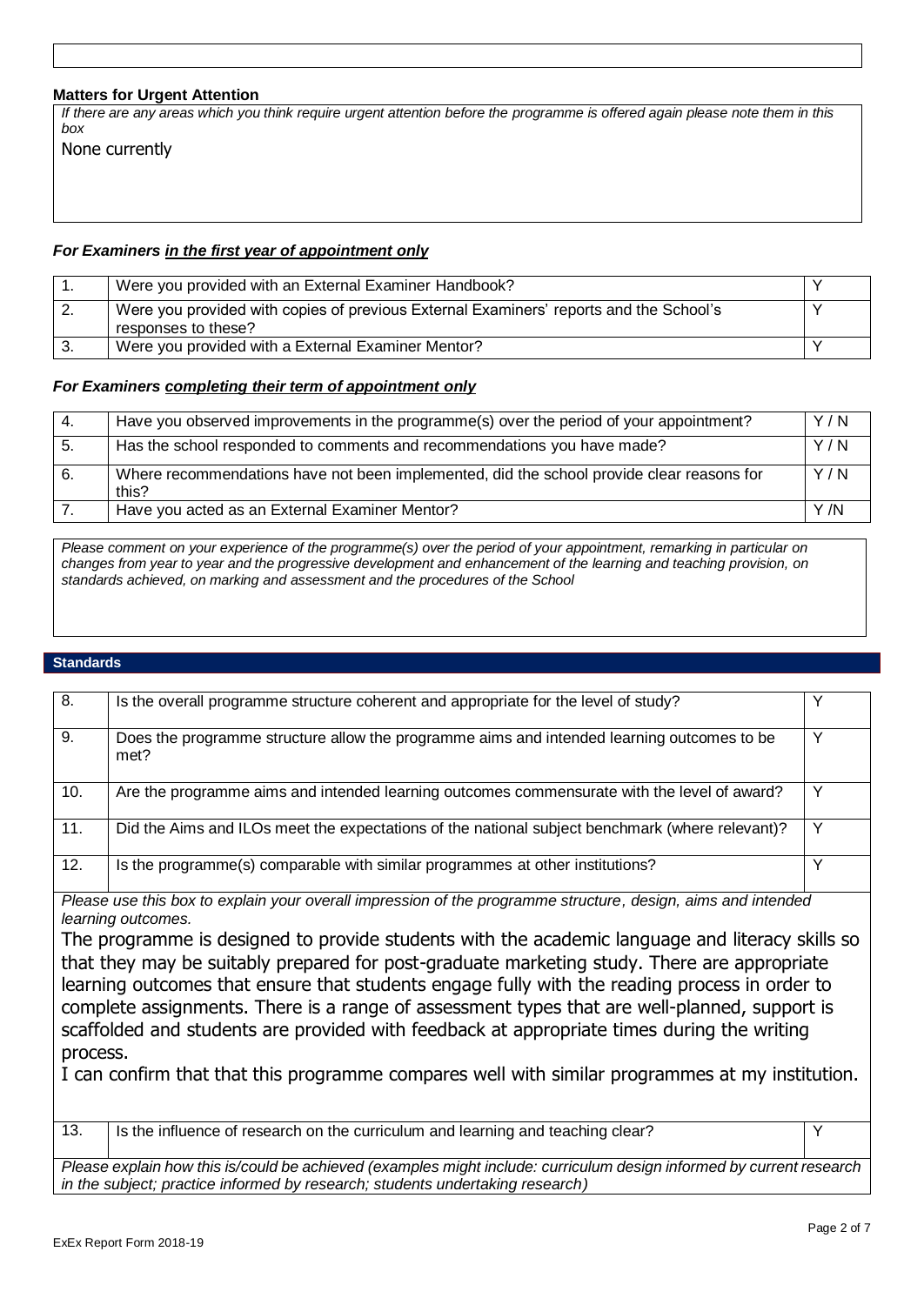Principles of EAP scholarship are embedded into the teaching and learning. Students are given the opportunity of engaging with language, literature and ideas from marketing, indeed, students are encouraged to look at the future assessment types from their target discipline. Again, the close ties with the marketing department ensure that students have the best possible preparation for their academic future.

Assiduous use of the VLE ensures that students with a diversity of needs are well catered for. Flipped learning tasks also ensure that students have the opportunity to engage with both the language and course concepts before encountering them in the classroom.

| 14. | Does the programme form part of an Integrated PhD?                                                                                                                                                                                                                                                                                                                                                                                                                                                                                                                                       | N |
|-----|------------------------------------------------------------------------------------------------------------------------------------------------------------------------------------------------------------------------------------------------------------------------------------------------------------------------------------------------------------------------------------------------------------------------------------------------------------------------------------------------------------------------------------------------------------------------------------------|---|
|     | Please comment on the appropriateness of the programme as training for a PhD:                                                                                                                                                                                                                                                                                                                                                                                                                                                                                                            |   |
|     |                                                                                                                                                                                                                                                                                                                                                                                                                                                                                                                                                                                          |   |
| 15. | Does the programme include clinical practice components?                                                                                                                                                                                                                                                                                                                                                                                                                                                                                                                                 | N |
|     | Please comment on the learning and assessment of practice components of the curriculum here:                                                                                                                                                                                                                                                                                                                                                                                                                                                                                             |   |
|     |                                                                                                                                                                                                                                                                                                                                                                                                                                                                                                                                                                                          |   |
| 16. | Is the programme accredited by a Professional or Statutory Regulatory Body (PSRB)?                                                                                                                                                                                                                                                                                                                                                                                                                                                                                                       | Y |
|     | Please comment on the value of, and the programme's ability to meet, PSRB requirements here:<br>The programme is accredited by both The British Council and BALEAP. Accreditation from both is<br>valuable and may be used by prospective students as a gauge to programme quality. The class<br>size within the marketing strand this year greatly exceeded the maximum size recommended by<br>both professional bodies. Although the new module leader has made positive changes to the<br>programme in light of this increase, the professional bodies may not view large class sizes |   |

# **Assessment and Feedback**

favourably.

17. **Does the programme design clearly align intended learning outcomes with assessment?** Y

*Please comment on the assessment methods and the appropriateness of these to the ILOs, in particular: the design and structure of the assessment methods, and the arrangements for the marking of modules and the classification of awards; the quality of teaching, learning and assessment methods that may be indicated by student performance.*

The range of assessment methods is appropriate and produces student work that demonstrates an understanding of academic language and academic conventions appropriate to the marketing discipline. Students are provided with feedback on their performance both generally via the VLE and individually, they are then able to discuss this individual feedback in small group consultations. This certainly seems to be innovative and effective way to provide sufficiently robust feedback to a large cohort of students.

The increased marks awarded to both content and sources (now 50%) is a fairly significant change to the marking criteria and is in line with EAP practice. Although much of the feedback to students engaged with content and sources, I did notice some feedback that dealt largely with language and grammar issues. This could be due to the employment of non-EAP specialists on summer pre-sessionals and can be an issue on the summer pre-sessional at my own institution. I wonder if changes need to be made to teacher induction and in particular teacher feedback training. I know that the module leader is aware of the effect this is having on student success and that she has plans for changes to the programme to ensure that there is a continued focus on sources and content both by the students and teachers.

Marking is in line with assessment criteria.

18. Is the design and structure of the assessment methods appropriate to the level of award?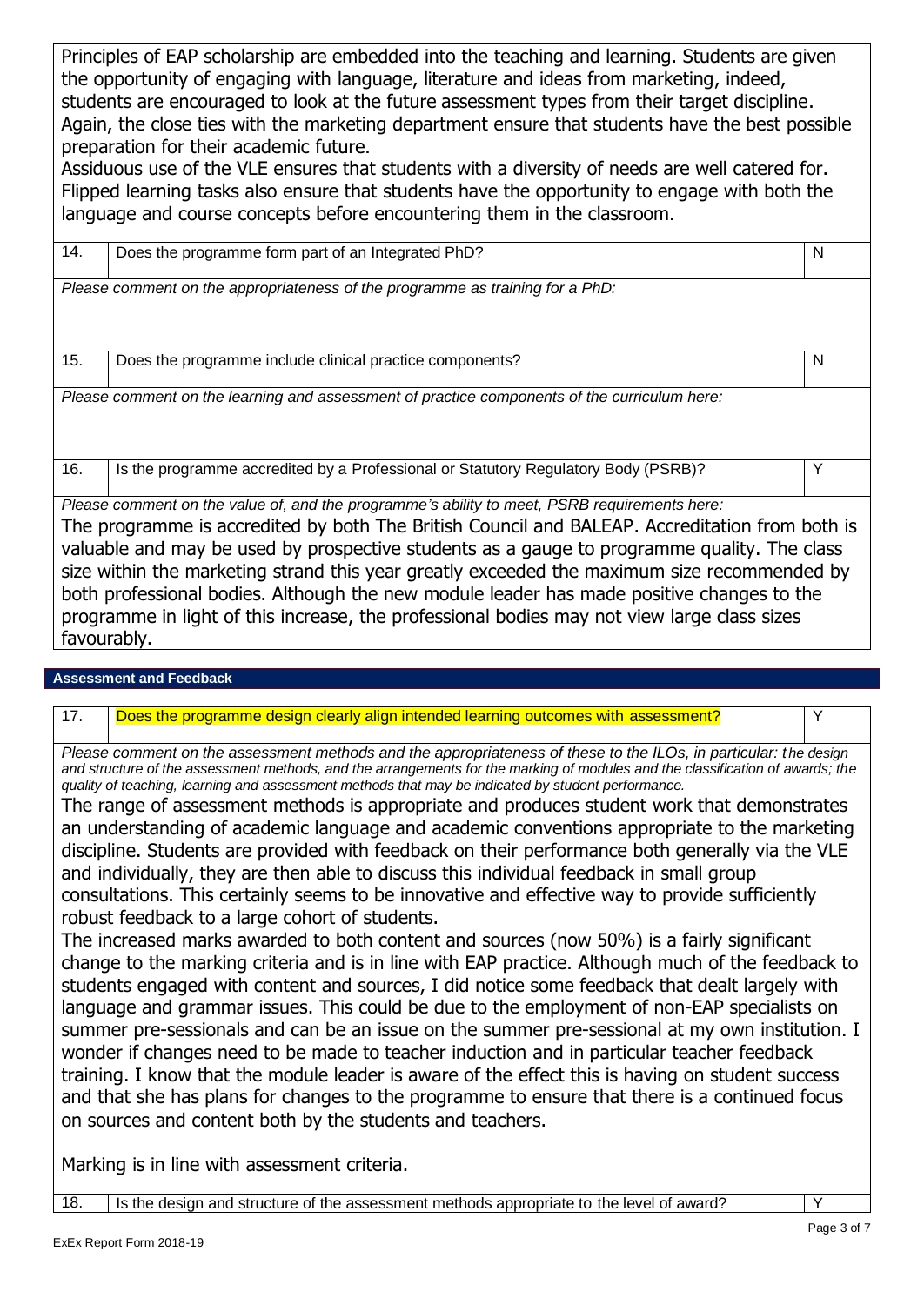| 19.                                                                                                                                                                                                                      | Were students given adequate opportunity to demonstrate their achievement of the programme<br>aims and intended learning outcomes? |  |
|--------------------------------------------------------------------------------------------------------------------------------------------------------------------------------------------------------------------------|------------------------------------------------------------------------------------------------------------------------------------|--|
| Please comment on the academic standards demonstrated by the students and, where possible, their performance in relation<br>to students on comparable courses; the strengths and weaknesses of the students as a cohort: |                                                                                                                                    |  |
| The students performed well generally and produced assignments which demonstrated an                                                                                                                                     |                                                                                                                                    |  |

The students performed well generally and produced assignments which demonstrated an engagement with the reading and an ability to structure academic texts appropriate to the task. The assessment criteria are thorough but student-facing.

Those at the higher end of the mark scale demonstrated academic literacy skills and a conceptual understanding that would suggest a readiness to engage with post-graduate level study.

I noted that the students who had grades at the lower end of the mark scale often had marks deducted for late submission, perhaps suggesting a lack of engagement with the programme or poor time-management. The feedback provided to these students gave clear information as to the lack of success and how to improve their performance.

The presentations recorded demonstrated both effective communication skills and an engagement with disciplinary content.

*Please use this box to provide any additional comments you would like to make in relation to assessment and feedback:*

### **The Progression and Awards Process**

| $\overline{20}$ . | Were you provided with guidance relating to the External Examiner's role, powers and<br>responsibilities in the examination process?     | Y                |
|-------------------|------------------------------------------------------------------------------------------------------------------------------------------|------------------|
| 21.               | Was the progression and award guidance provided sufficient for you to act effectively as an<br><b>External Examiner?</b>                 | $\overline{Y}$   |
| 22.               | Did you receive appropriate programme documentation for your area(s) of responsibility?                                                  | $\overline{Y}$   |
| 23.               | Did you receive appropriate module documentation for your area(s) of responsibility?                                                     | $\overline{Y}$   |
| $\overline{24}$ . | Did you receive full details of marking criteria applicable to your area(s) of responsibility?                                           | $\overline{Y}$   |
| 25.               | Were you provided with all draft examination papers/assessments?                                                                         | N/A              |
| 26.               | Was the nature and level of the assessment questions appropriate?                                                                        | Y                |
| 27.               | Were suitable arrangements made to consider your comments on assessment questions?                                                       | $\overline{Y}$   |
| $\overline{28}$ . | Was sufficient assessed work made available to enable you to have confidence in your evaluation<br>of the standard of student work?      | Y                |
| 29.               | Were the examination scripts clearly marked/annotated?                                                                                   | Y                |
| 30.               | Was the choice of subjects for final year projects and/or dissertations appropriate?                                                     | $\overline{Y}$   |
| $\overline{31}$ . | Was the method and standard of assessment appropriate for the final year projects and/or<br>dissertations?                               | Y                |
| 32.               | Were the administrative arrangements satisfactory for the whole process, including the operation of<br>the Progression and Awards Board? | Y                |
| 33.               | Were you able to attend the Progression and Awards Board meeting?                                                                        | $\overline{Y}$   |
| 34.               | Were you satisfied with the recommendations of the Progression and Awards Board?                                                         | Y<br>Page 4 of 7 |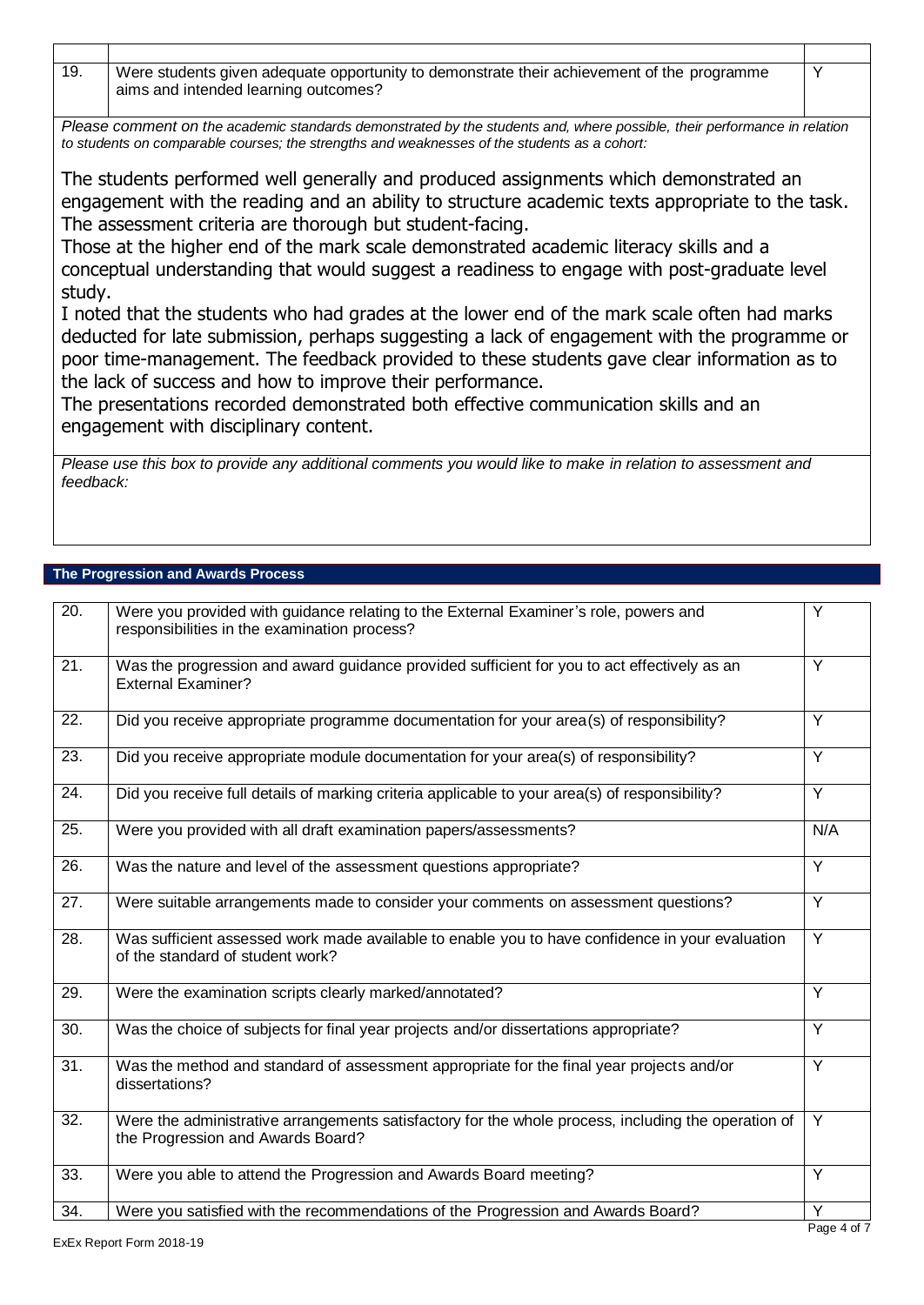| 35.                                                                                                   | Were you satisfied with the way decisions from the School Special Circumstances meeting were |  |
|-------------------------------------------------------------------------------------------------------|----------------------------------------------------------------------------------------------|--|
|                                                                                                       | communicated to the Progression and Awards Board?                                            |  |
| Please use this box to provide any additional comments you would like to make on the questions above: |                                                                                              |  |
|                                                                                                       |                                                                                              |  |
|                                                                                                       |                                                                                              |  |
|                                                                                                       |                                                                                              |  |
|                                                                                                       |                                                                                              |  |

### **Other comments**

### **Please use this box if you wish to make any further comments not covered elsewhere on the form**

The EAP pre-sessional team closely focusses on the student experience and the improvement of course quality; this is to be commended. Working at scale however, I do wonder how a large team of teachers can continue to be supported appropriately. On pre-sessionals, teachers are often employed from outwith the institution on a contractual basis and therefore need extra levels of support both in terms of the curriculum and logistics. Support is often provided informally from peers and so ensuring that teachers have a permanent base might be a solution to managing larger teams of teachers and providing them with supportive and co-operative environment in which to work.

I would like to thank the English Language Centre and especially for the many positive and productive conversations I had regarding pre-sessional courses. It was of great interest to me to see the challenges of delivering a pre-sessional course at scale and the innovations made to ensure students are fully prepared for their academic future.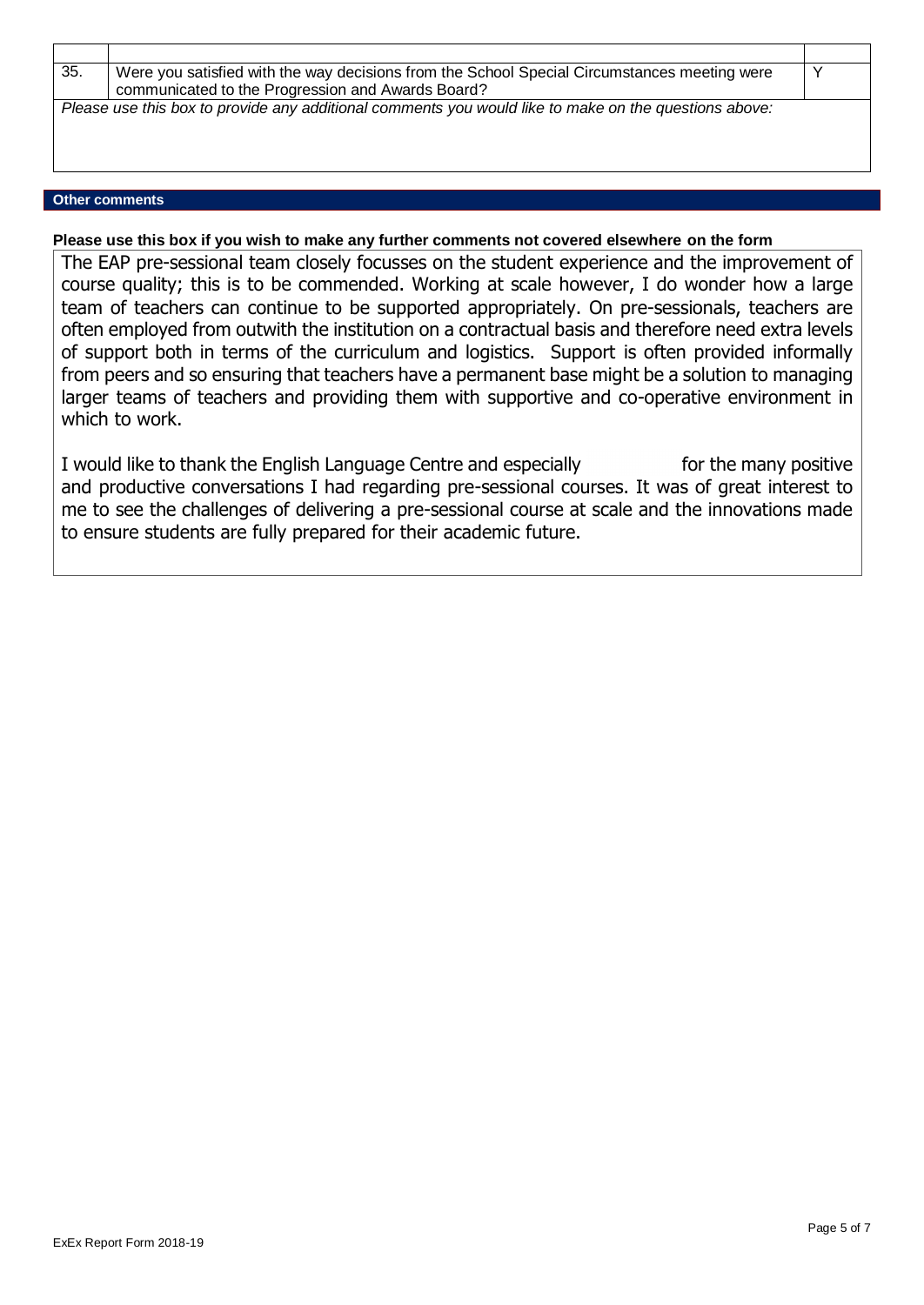### **Name of School and Head of School (or nominee)**

*Title and Name of Examiner:*

| Subject(s):                   | Summer pre-sessional courses                                 |
|-------------------------------|--------------------------------------------------------------|
| Programme(s) / Module(s):     | Language for Marketing (six-week pre-sessional course)       |
|                               |                                                              |
| Awards (e.g. BA/BSc/MSc etc): | N/A                                                          |
|                               |                                                              |
| Title and Name of Responder:  |                                                              |
| Position*:                    | Module leader                                                |
| Faculty / School of:          | Language Centre; School of Languages, Cultures and Societies |
| Address for communication:    | Parkinson Building                                           |
|                               | Woodhouse Lane<br>Leeds LS2 9JT                              |
|                               |                                                              |
| Email:                        |                                                              |
| Telephone:                    |                                                              |

*\*If the individual responding to the report is not the Head of School please state their position within the School.*

#### **Completing the School response**

The completed School response (including the full original report) must be sent directly to the External Examiner. A copy must also be emailed to the Quality Assurance Team a[t qat@leeds.ac.uk.](mailto:qat@leeds.ac.uk) External Examiners should receive a formal response no later than six weeks after receipt of the original report.

#### *Response to Points of innovation and/or good practice*

Thank you for the feedback.

#### *Response to Enhancements made from the previous year*

N/A

### *Response to Matters for Urgent Attention*

*If any areas have been identified for urgent attention before the programme is offered again please provide a specific response to them here:*

N/A

#### *Response to questions 1-7 (and related comments)*

*Schools may provide a general response; however, where Examiners raise specific points these must be addressed individually:*

N/A

**Standards**

*Response to questions 8 to 16 (and related comments)*

*Schools may provide a general response; however, where Examiners raise specific points these must be addressed individually:*

Thank you for the feedback. It is true that our class sizes greatly exceeded the size recommended by professional bodies and that this is less than ideal, although as noted, we have implemented various solutions to address this issue.